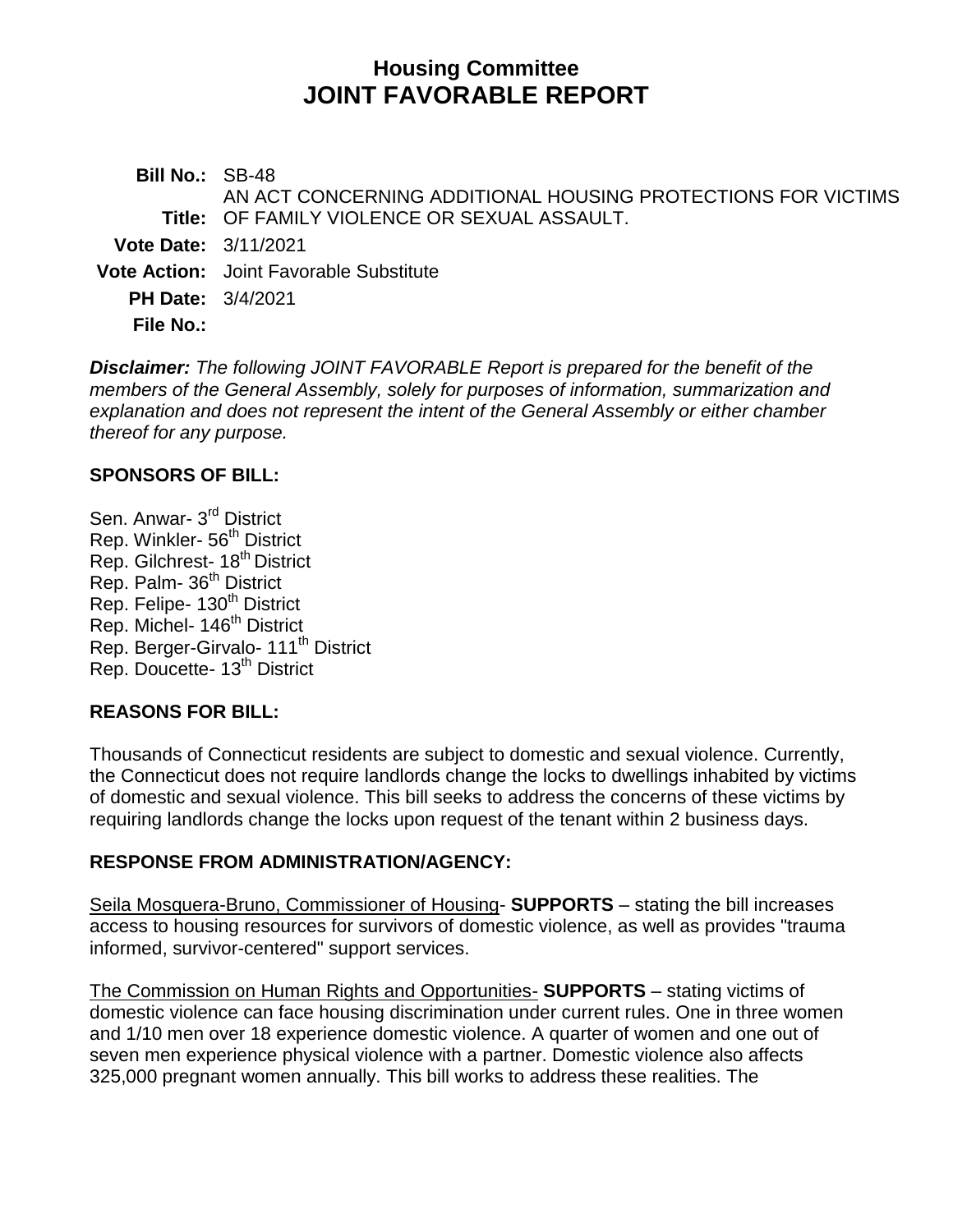Commission also asks that victims of domestic violence be made a protected class in order to prevent future discrimination.

## **NATURE AND SOURCES OF SUPPORT:**

Cara Mackler- Manager of Campus Education, Training & Outreach- Women's Center of Greater Danbury- **SUPPORTS** – stating the bill provides safety for victims of domestic and sexual violence. It is common for abusers to continue to pursue victims, creating a need for victims to feel safe within their own homes.

Liza Andrews- Director of Public Policy and Communications for the Connecticut Coalition Against Domestic Violence**- SUPPORTS CONDITIONALLY** – stating this bill would provide safety for victims of domestic and sexual violence by requiring landlords change the locks to dwelling units for such victims. However, she requests language changes in the bill to better reflect the language that landlords will see on a final court order:

Line 10 – after "landlord;" add "(2) the order requires that the respondent or defendant of such order (i) stay away from the home of the tenant or (ii) stay 100 yards away from the tenant;" Line  $10 - \text{change } ((2)$ " to " $(3)$ " Line 48 – after "respondent" add "or defendant" Line 52 – after "respondent" add "or defendant" Line 66 - after "respondent" add "or defendant."

Paul J Januszewski- President of the Greater Enfield Landlord Association– **SUPPORTS CONDITIONALLY** – stating he supports the bill but believes believe that neither landlord nor their agent should be held responsible if they cannot change the locks immediately. Furthermore, the cost of lock changes should not fall on the landlord.

AnnMarie Puelo– **SUPPORTS CONDITIONALLY** – stating that this bill provides protection for victims of domestic and sexual violence. However, the cost of the replacement of the lock should not come from the landlord and should instead be taken from the security deposit. It should not be the responsibly to keep the tenant safe.

Adam Bonoff – **SUPPORTS** – stating that there should be no suppression of criminal records, mothers deserve to be protected.

The following **SUPPORT SB 48** stating that Connecticut does not currently require landlords to change the locks upon request of victims of domestic and sexual violence. It can be traumatic for victims who have gained a restraining order against an abuser to not feel safe in their own home. Several states across the country have taken similar actions:

Emily Clintorino, JD, MSW- Community Counselor at the Prudence Crandell Center

Madeline Granato- Policy Director for the CWEALF

Brandi Kennedy- Family Violence Victim Advocate for New Horizons Domestic Violence **Services**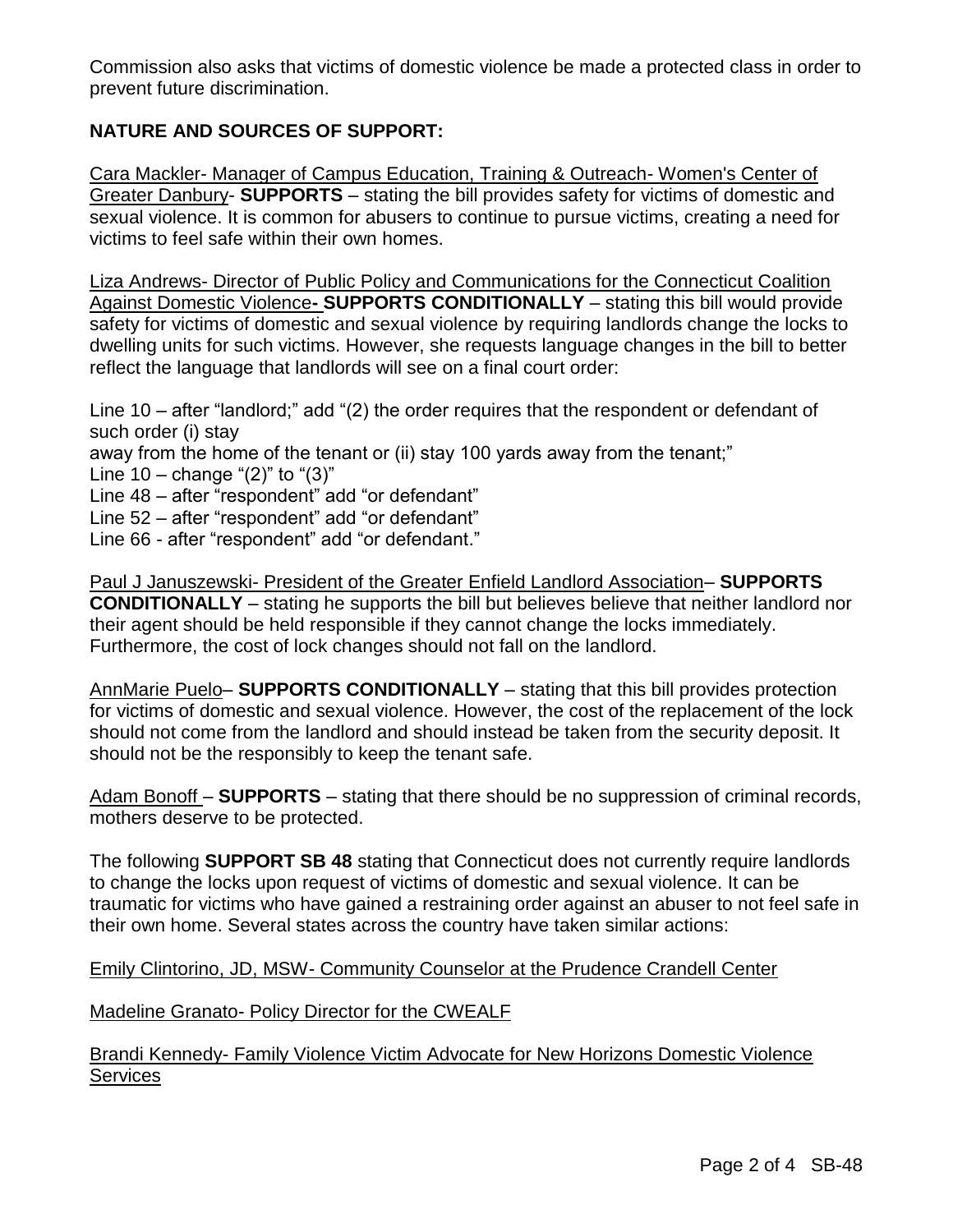Kerry Linden- Child and Family Advocate Specialist at Safe Haven of Greater Waterbury

Alyssa Martin- Director of New Horizon Domestic Violence Services

Elizabeth Mauro- Executive Director of Women's Support Services

Penni Micca- Legislative Liaison for the Interval House

Lee Schlesinger- Executive Director of Safe Haven of Greater Waterbury

Angela Schlingheyde- Director of Civil Legal and Court Advocacy Services at the Center for Family Justice

Jenna Sencabaugh- Connecticut Coalition Against Domestic Violence

The following **SUPPORT SB 48,** stating the bill creates a safer environment for victims of domestic and sexual violence. One quarter of women will experience domestic violence in her lifetime. Violence forces victims to flee their homes and even travel across the country to escape their abusers. This bill is a cost-effective way to give victims safety and peace of mind, while also bringing Connecticut law in line with that of 15 other states:

Alana Sebastian Baez Kennedy Bennett Esha Bhattacharya Colby Bladow Rachel Brown Sydney Bryant Josephine Cureton Maansi Dasari William Garcia Margaret Hanksins Nick Jacobson Nicole Jefferson Sophie Kane Abby Leighton Anjali Mangla Isabella Morales Galia Newberger Evan Roberts Rosie Megan Ruoro Ishani Singh Katie Taylor

The following **SUPPORT SB 48**:

Helen Nixon Caroline Raynis